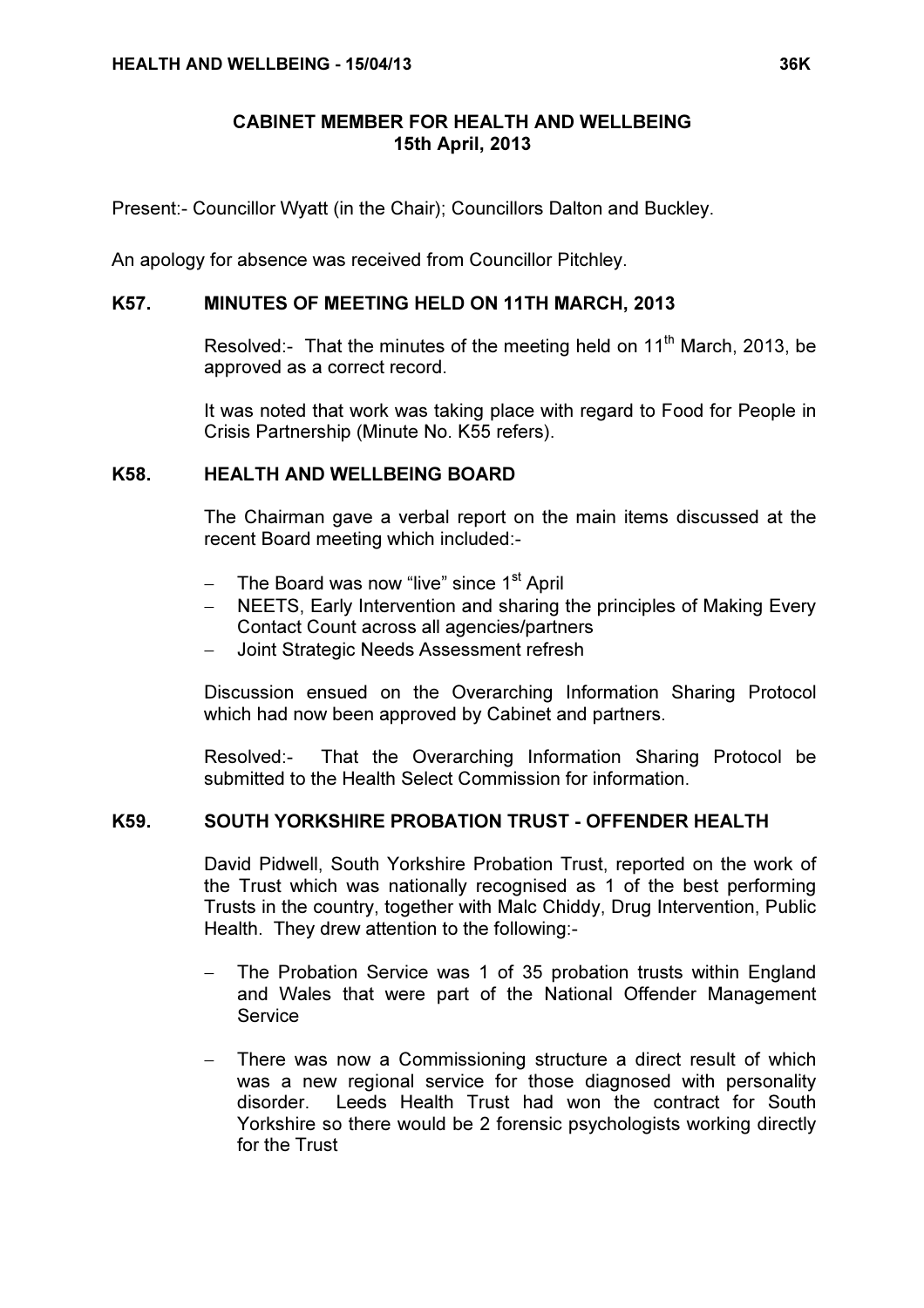- Recognition that offender health had been too narrowly defined for too long. It was often thought that Offender Health focussed around Doncaster and the prison cluster forgetting that the vast majority of offenders were managed in the community; there would now be funding available through that route in due course
- − There were approximately 2,000 offenders in Rotherham in addition to those under the Youth Offending Service
- Some things worked very well in Rotherham such as the Court Diversion Scheme.
- The Criminal Justice Board was to hold a conference on  $20<sup>th</sup>$  May, 2013
- − Had to recognise that offenders also caused ill health and emotional distress to their victims
- Evidence showed that re-offending rates correlated to poor health status. They were users of health services via Accident and Emergency or inpatient treatment the cost of which may be better met through the GP route
- − A local initiative called Offender Health Services to be developed with the Applied Health Research and Care Department from Sheffield Hallam University over the next 12 months
- The Lord Bradley report was the most recent report focussing on offender health, in the main on Mental Health and Learning Difficulties – approximately 90% of offenders had some form of psychiatric disorder
- In Rotherham an Offender Health Steering Group had been established to consider the 82 recommendations of the Bradley report, a snapshot of what was already available and what could be done. Funding had been secured to support the Youth Offending Service, to provide over 200 places for Mental Health training for front line service staff and funding to try and put services in the Custody Suite to train Drug Intervention staff on Learning Difficulties and Mental Health issues. The fund had now ended
- − The Government was still committed to every Custody Suite in the country having some kind of identification for Mental Health and Learning Difficulties at point of arrest by December, 2014
- Since the Bradley report, there had been a change in Government and little emphasis has been placed on its importance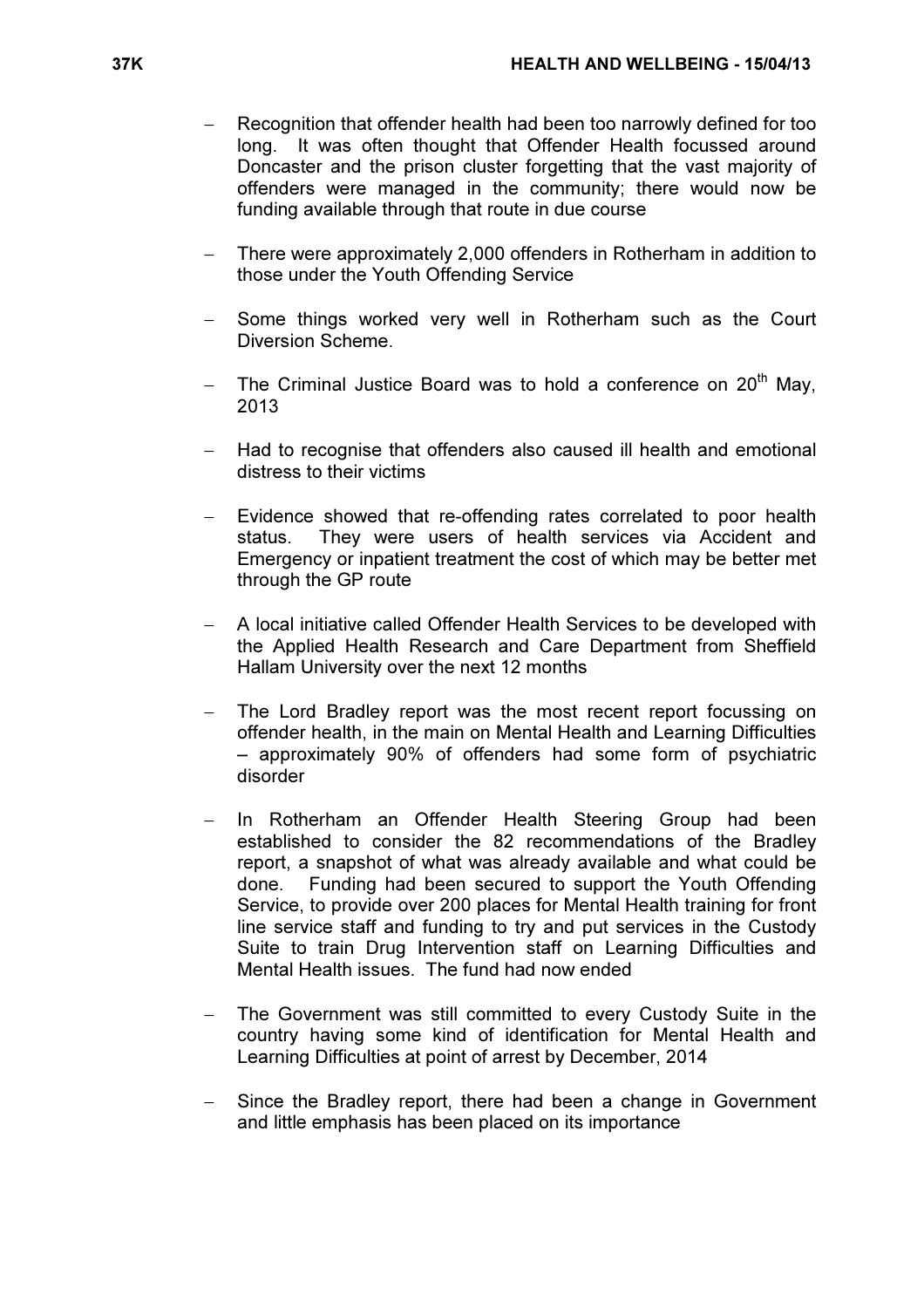- − Rotherham had trained its staff and separate assessments were to be carried out if it was thought they were required for drug/alcohol clients but it had not been required as yet
- − Work was ongoing in Rotherham as it did not have a suitable Adult Service for vulnerable adults when they came into custody
- The Mental Health Team, although reduced in numbers, were still in contact with the Police
- − Currently the Police Service commissioned the Mental Health Service but it had always been a concern that the Police did not have the knowledge or expertise to commission such a service and would be better for the Trust to do the commissioning

David and Malc were thanked for their report.

(Councillor Wyatt declared a personal interest in the above as he was a Non-Executive Director of the Trust)

## K60. COMMUNITY ALCOHOL PARTNERSHIP - DINNINGTON

 Andrea Peers, Area Partnership Manager, and Mel Howard, Public Health Alcohol Co-ordinator, reported on the work of the Dinnington Community Alcohol Partnership highlighting:-

- The issues pertinent to each community were different across the Borough
- − Alcohol was a crosscutting issue and not just relevant to disadvantaged communities
- − In Dinnington they had identified an area, looked at the nature of the issues within that community, looked at what was available to address the issues and where the gaps were
- Dinnington had a very clear town centre whereas East Herringthorpe/Dalton/Thrybergh did not
- There could be 1 Partnership for the whole of Rotherham but perhaps be in the form of an overarching strategy with each community creating their own action plan and needs. Each package had to bespoke for that area ensuring it was the correct action plan and people around the table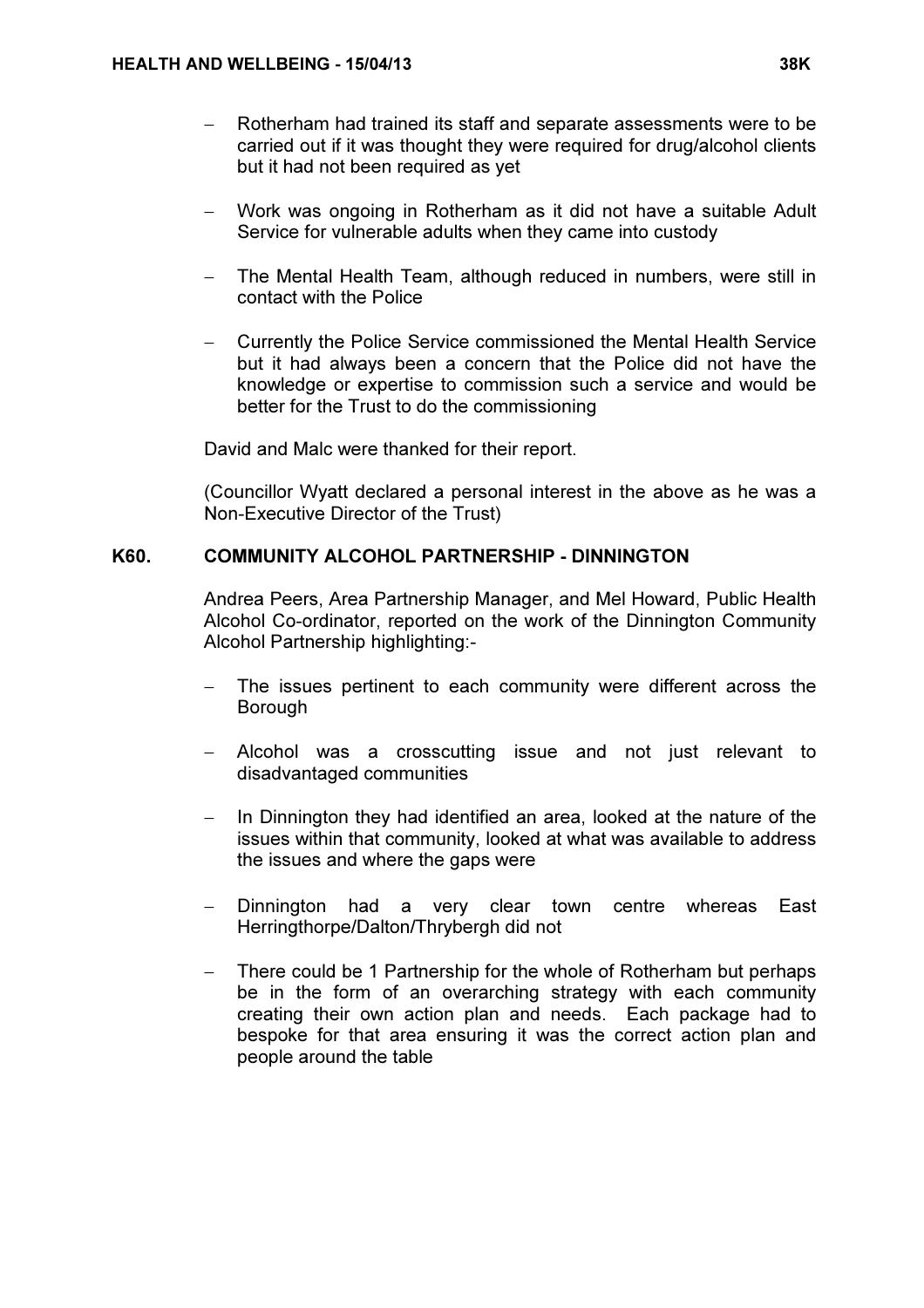- Dinnington had some very good charitable organisations and partnership arrangements that had worked very hard to push the action plan. Police analysts had agreed a boundary which was changed to include a park that was a problem area following feedback from the community
- The work in the schools had to include educating parents as well as young people. The Alcohol Education Trust provided all the teaching packs for the 11-16 year olds
- Retailer training. Retailers were part of the solution and not part of the problem. Drink Aware were on board also. The Government consultation on minimum price for alcohol had closed but the outcome was not known as yet
- The first retailers meeting had been held. They had a number of concerns from a different angle but the solutions were quite similar. They would like to reinstate Shop Watch
- − Need to ensure the Licensing Board were on board with Challenge 25
- Many crossovers with underage tobacco sales made sense to include in the training

Resolved  $-$  (1) That the Licensing Committee be asked to consider including Challenge 25 as part of all license applications and for premises to maintain a "challenge" book as well as a refusals book.

(2) That consideration be given to Challenge 25 being included as a Performance Indicator for the Alcohol Priority of the Health and Wellbeing Strategy.

# K61. AIR QUALITY - LOCAL AND PUBLIC HEALTH IMPACT

 Lewis Coates, Community Protection Officer, presented the current position with regard to air quality in Rotherham, the possible effects on health and the proposed future approach to tackle the problem.

The Council was required to fulfil its statutory duties under the Environment Act 1995 relating to the improvement of ambient air quality and to carry out regular reviews and assessment against the standards and objectives of the National Air Quality Strategy.

Currently the Council was prioritised solely to meet the duties with resources accordingly focussed towards the 5 declared Air Quality Management Areas in Rotherham. An annual performance report was required by the Department for Environment, Food and Rural Affairs (DEFRA) to demonstrate that the Council was achieving its statutory obligations.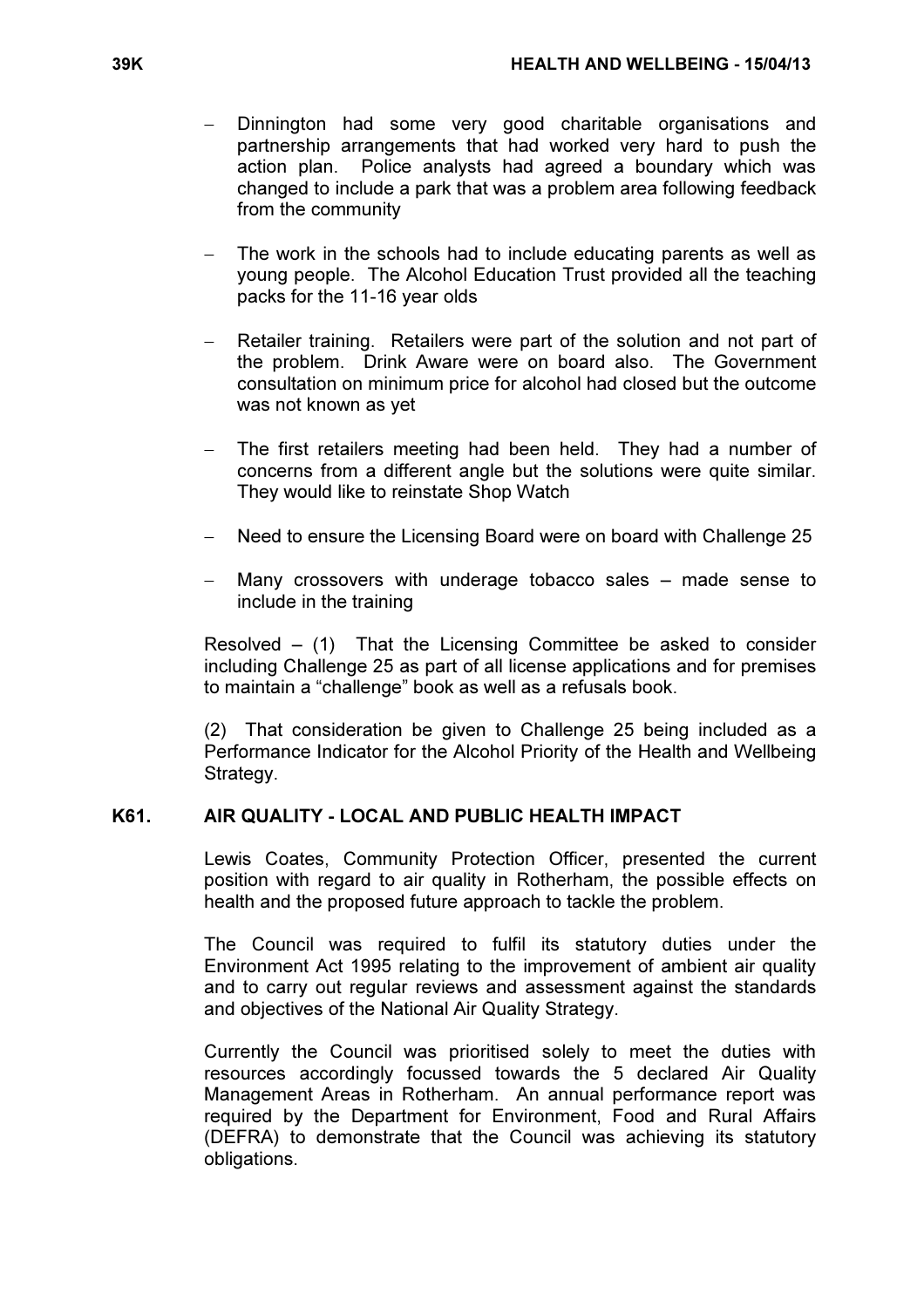DEFRA was to publish a consultation to review Local Air Quality Management detailing the statutory framework for local authority air quality review and assessment work. This was likely to suggest a range of options including business as usual, stronger focus on action planning and stronger alignment with EU requirements to meet air quality limit values.

A detailed Health Impact Assessment was being undertaken in Rotherham, led by Rotherham Public Health, with the Community Protection Unit providing input in the form of air quality data and project implementation. The Assessment would examine any potential links between air quality and health with the scope of health impacts including stroke, cardio vascular disease, coronary heart disease, respiratory disease, lung cancer, life expectancy, population survival, respiratory disease, infant mortality and daily mortality. The expected completion of the project was late 2013.

There were also a number of land use and transport development proposals which would require assessment of their environmental impact e.g. proposed opencast site at Hesley Wood and the Waverley development. It was noted that monitoring would take place on a regular basis at the proposed Hesley Wood development site. If any significant changes were recorded, immediate contact would be made with Sheffield City Council.

Resolved:- (1) That a further report and action plan be submitted on the findings of the finalised Health Impact Assessment.

(2) That a further report be submitted on the introduction of the Government's proposals with regard to Local Air Quality Management and future statutory framework for local authority air quality review and assessment work.

(3) That investigation take place into the statistics for the Catcliffe/Brinsworth and Fitzwilliam Road areas with regard to Asthma rates.

# K62. HEALTHWATCH

 Clare Burton, Commissioning Officer, submitted a report on the progress achieved since the awarding of the Healthwatch contract to Parkwood Healthcare Ltd. following the re-tendering process. Attention was drawn to:-

#### Contract Terms

Due to the timescales of the re-tendering process, the current contract had been issued to Parkwood Healthcare Ltd. to deliver Healthwatch Rotherham and to set up a new company to operate as a social enterprise. Once the infrastructure for Healthwatch Rotherham had been established, a contract novation would take place.